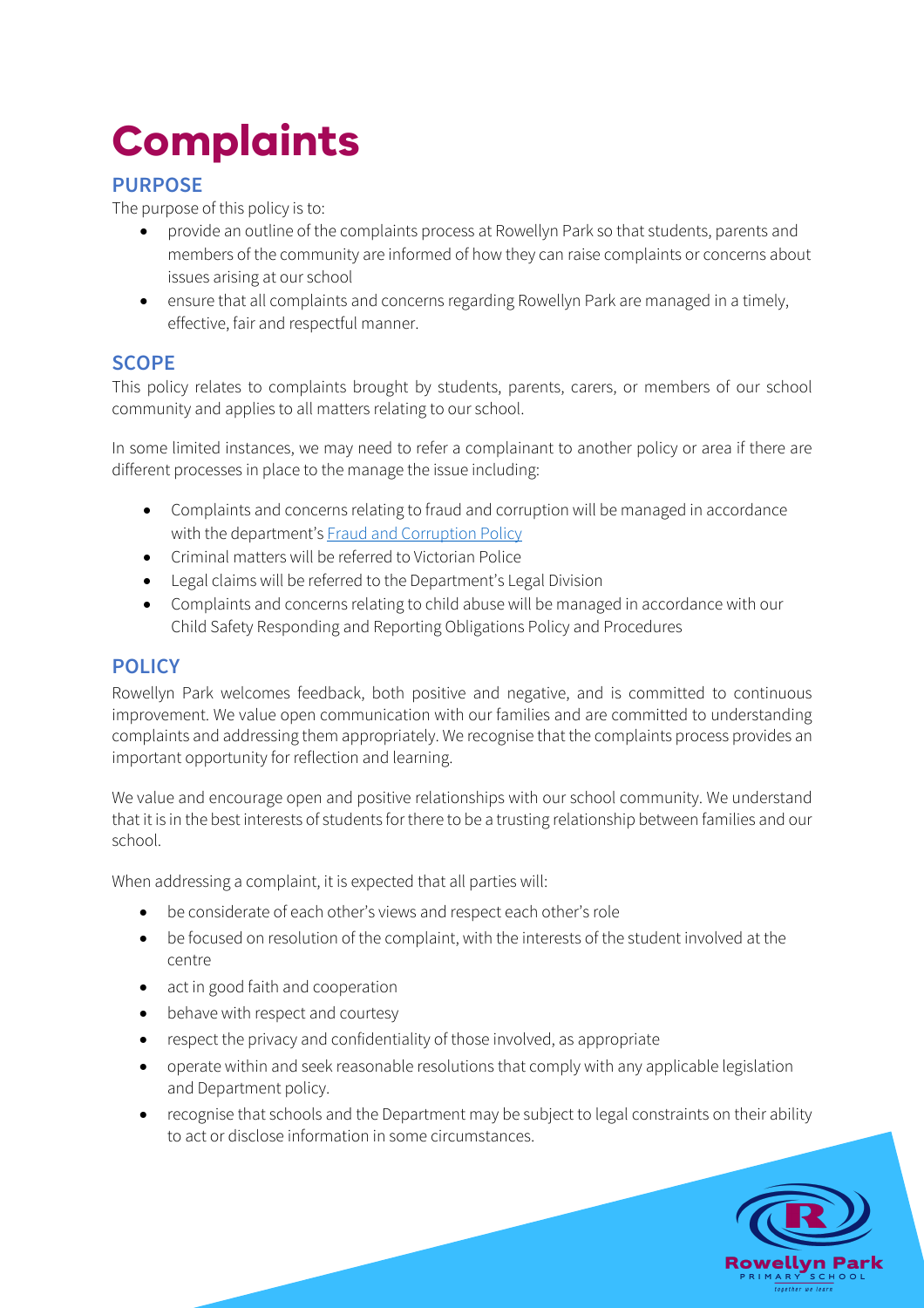# **COMPLAINTS AND CONCERNS PROCESS FOR STUDENTS**

Rowellyn Park acknowledges that issues or concerns can cause stress or worry for students and impact their wellbeing and learning. Rowellyn Park encourages our students to raise issues or concerns as they arise so that we can work together to resolve them.

Students with a concern or complaint can raise them with a trusted adult at school, for example, with you're their classroom teacher, Student Wellbeing Co-ordinator, Year Level or Sub School leader or Student Management AP. This person will take your concern or complaint seriously and will explain to you what steps we can take to try to resolve the issue and support you.

You can also ask your parent, carer or another trusted adult outside of the school, to talk to us about the issue instead. Information about our parent/carer complaints and concerns process is outlined further below. The parent/carer process also applies to students who are mature minors, refer to: Mature Minors and Decision Making.

Other ways you can raise a concern or complaint with us include:

- participating in our Attitudes to School Survey (for Grades 4-6)
- writing a note for our anonymous student suggestions box (Student Voice Box) outside the main office

Further information and resources to support students to raise issues or concerns are available at:

- Report Racism Hotline (call 1800 722 476) this hotline enables students to report concerns relating to racism or religious discrimination
- Reach Out
- Headspace
- Kids Helpline (call 1800 55 1800)
- Victorian Aboriginal Education Association (VAEAI)

# **COMPLAINTS AND CONCERNS PROCESS FOR PARENTS, CARERS AND COMMUNITY MEMBERS**

#### *Preparation for raising a concern or complaint*

Rowellyn Park encourages parents, carers or members of the community who may wish to submit a complaint to:

- carefully consider the issues you would like to discuss
- remember you may not have all the facts relating to the issues that you want to raise
- think about how the matter could be resolved
- be informed by checking the policies and guidelines set by the Department and Rowellyn Park

#### *Support person*

You are welcome to have a support person to assist you in raising a complaint or concern with our school. Please advise us if you wish to have a support person to assist you, and provide their name, contact details, and their relationship to you.

> **Rowellyn Park** together we lear

#### *Raising a concern*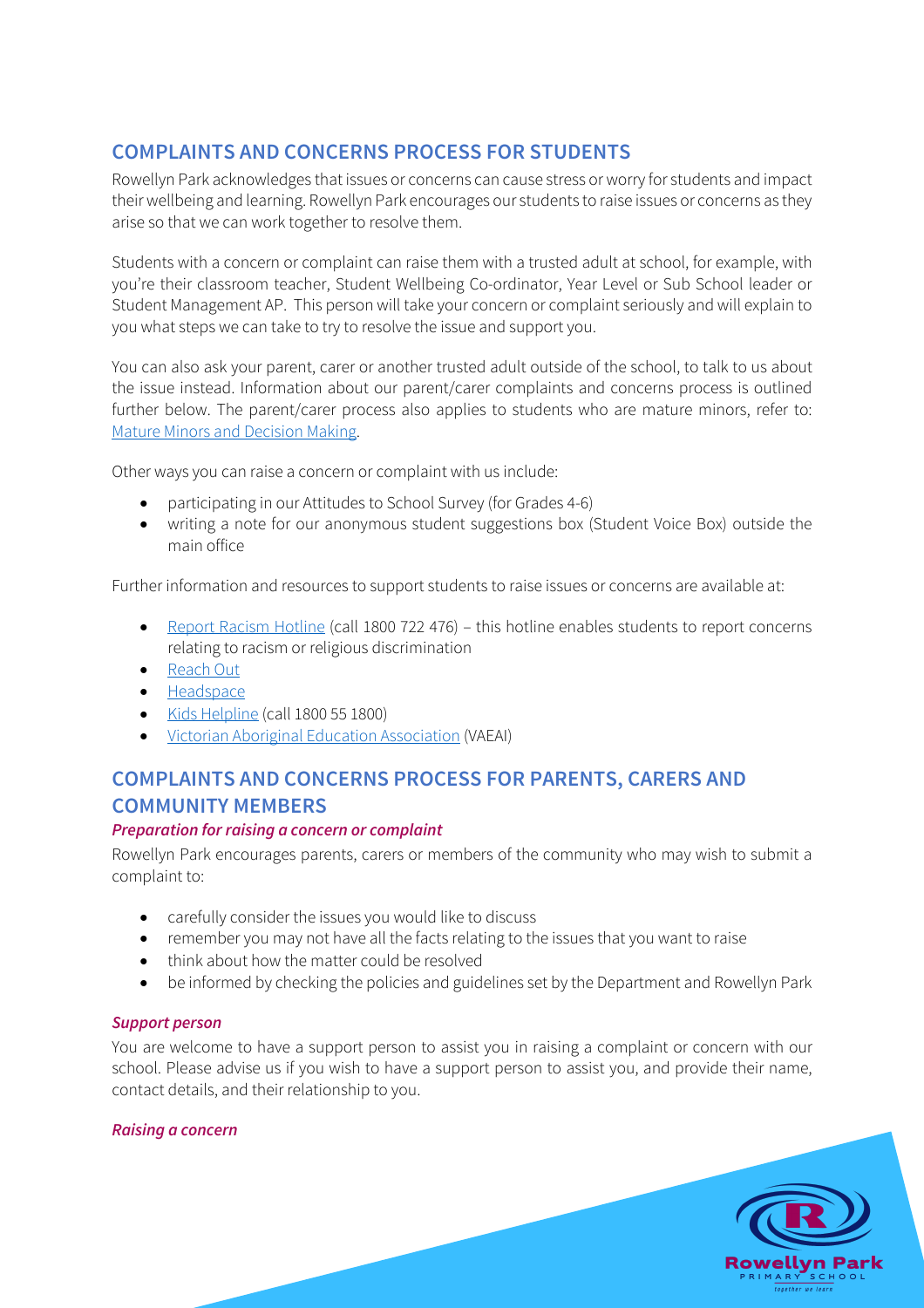Rowellyn Park is always happy to discuss with parents/carers and community members any concerns that they may have. Concerns in the first instance should be directed to Classroom teacher, Sub School or Year Level Leader, or a member of the Principal team. Where possible, school staff will work with you to ensure that your concerns are appropriately addressed.

#### *Making a complaint*

Where concerns cannot be resolved in this way, parents or community members may wish to make a formal complaint to a member of the Principal Team, noting that formal complaints should be directed to a member of the school's leadership team.

If you would like to make a formal complaint, in most cases, depending on the nature of the complaint raised, our school will first seek to understand the issues and will then convene a resolution meeting with the aim of resolving the complaint together. The following process will apply:

- 1. Complaint received: Please either email, telephone or arrange a meeting through the front office with the Assistant Principal or Principal, to outline your complaint so that we can fully understand what the issues are. We can discuss your complaint in a way that is convenient for you, whether in writing, in person or over the phone.
- 2. Information gathering: Depending on the issues raised in the complaint, the Principal, Assistant Principal or nominee may need to gather further information to properly understand the situation. This process may also involve speaking to others to obtain details about the situation or the concerns raised.
- 3. Response: Where possible, a resolution meeting will be arranged with the [Assistant Principal/Principal] to discuss the complaint with the objective of reaching a resolution satisfactory to all parties. If after the resolution meeting we are unable to resolve the complaint together, we will work with you to produce a written summary of the complaint in the event you would like to take further action about it. In some circumstances, the Principal may determine that a resolution meeting would not appropriate. In this situation, a response to the complaint will be provided in writing.
- 4. Timelines: Rowellyn Park will acknowledge receipt of your complaint as soon as possible (usually within two school days) and will seek to resolve complaints in a timely manner. Depending on the complexity of the complaint, Rowellyn Park may need some time to gather enough information to fully understand the circumstances of your complaint. We will endeavour to complete any necessary information gathering and hold a resolution meeting where appropriate within 10 working days of the complaint being raised. In situations where further time is required, Rowellyn Park will consult with you and discuss any interim solutions to the dispute that can be put in place.

Please note that unreasonable conduct (e.g. vexatious complaints) may need to be managed differently to the procedures in this policy.

#### *Resolution*

Where appropriate, Rowellyn Park may seek to resolve a complaint by:

- an apology or expression of regret
- a change of decision
- a change of policy, procedure or practice
- offering the opportunity for student counselling or other support

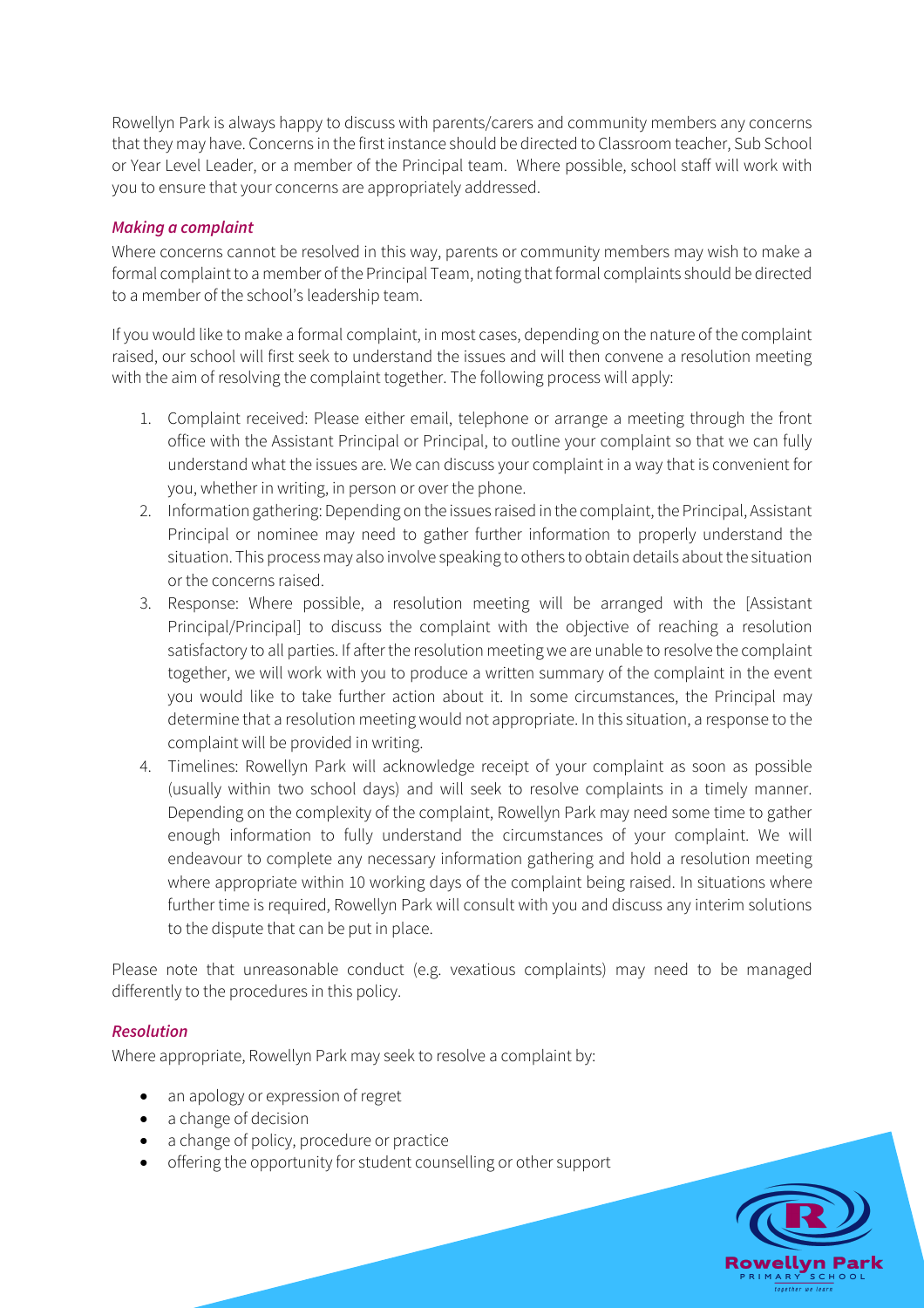• other actions consistent with school values that are intended to support the student, parent and school relationship, engagement, and participation in the school community.

In some circumstances, Rowellyn Park may also ask you to attend a meeting with an independent third party, or participate in a mediation with an accredited mediator to assist in the resolution of the dispute.

#### *Escalation*

If you are not satisfied that your complaint has been resolved by the school, or if your complaint is about the Principal and you do not want to raise it directly with them, then the complaint should be referred to the South East Victoria Region by contacting the Senior Education Improvement Leader for the Northern Peninsula region of the Bayside Peninsula Area.

Rowellyn Park may also refer a complaint to South East Victoria Region if we believe that we have done all we can to address the complaint.

For more information about the Department's parent complaints process, including the role of the Regional Office, please see: Raise a complaint or concern about your school.

## **RECORD KEEPING AND OTHER REQUIREMENTS**

To meet Department and legal requirements, our school must keep written records of:

- Serious, substantial or unusual complaints
- Complaints relating to the Child Information Sharing Scheme and Family Violence Information Sharing Scheme, to meet regulatory requirements - refer to Child and Family Violence Information Sharing Schemes for further information

Our school also follows Department policy to ensure that record-keeping, reporting, privacy and employment law obligations are met when responding to complaints or concerns.

#### **COMMUNICATION**

This policy will be communicated to our school community in the following ways:

- Available publicly on school website
- Annual reference in school newsletter
- Hard copy available from school administration upon request

## **FURTHER INFORMATION AND RESOURCES**

The Department's parents' website:

- Raise a complaint or concern about your school
- Report racism or religious discrimination in schools

| Date Implemented                      | June 2020           |
|---------------------------------------|---------------------|
| Author                                |                     |
| Approved By                           | School Council      |
| Approval Authority (Signature & Date) |                     |
| Date Reviewed                         | June 2022           |
| Responsible for Review                | Assistant Principal |

owellyn Par together we lear